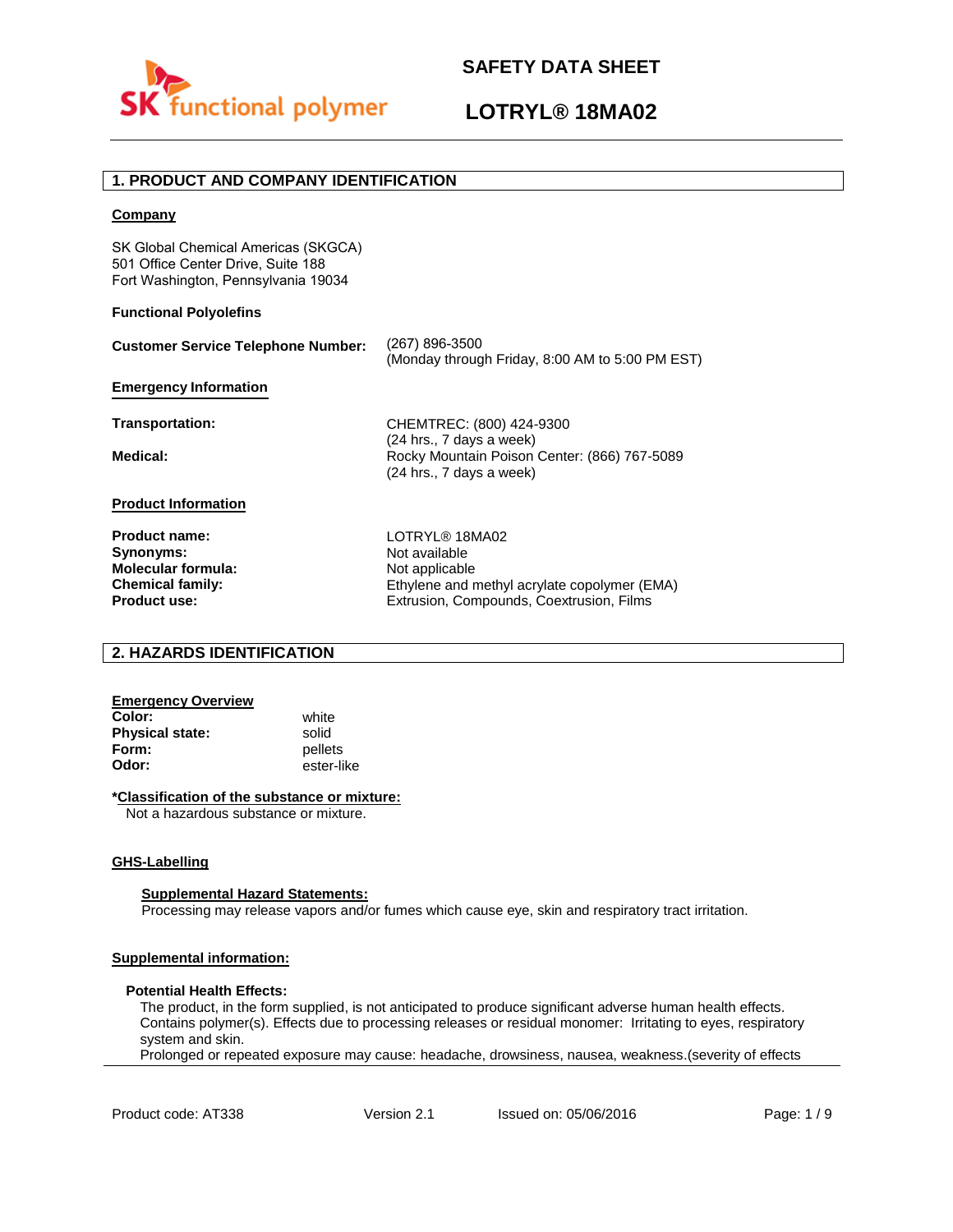

# **LOTRYL® 18MA02**

depends on extent of exposure) .

### **Other:**

Handle in accordance with good industrial hygiene and safety practice. (pellets/granules) This product may release fume and/or vapor of variable composition depending on processing time and temperature.

# **3. COMPOSITION/INFORMATION ON INGREDIENTS**

| <b>Chemical Name</b>                                   | CAS-No.    | Wt/Wt | <b>GHS Classification**</b> |
|--------------------------------------------------------|------------|-------|-----------------------------|
| 2-Propenoic acid, methyl ester, polymer<br>with ethene | 25103-74-6 | 100 % | Not classified              |

\*\*For the full text of the H-Statements mentioned in this Section, see Section 16.

## **4. FIRST AID MEASURES**

### **4.1. Description of necessary first-aid measures:**

#### **Inhalation:**

If inhaled, remove victim to fresh air.

#### **Skin:**

In case of contact, immediately flush skin with plenty of water. If molten polymer gets on the skin, cool rapidly with cold water. Do not peel solidified product off the skin. Obtain medical treatment for thermal burns. Remove material from clothing. Wash clothing before reuse. Thoroughly clean shoes before reuse.

## **Eyes:**

Immediately flush eye(s) with plenty of water. Obtain medical treatment for thermal burns.

## **Ingestion:**

If swallowed, DO NOT induce vomiting. Get medical attention. Never give anything by mouth to an unconscious person.

## **4.2. Most important symptoms/effects, acute and delayed:**

For most important symptoms and effects (acute and delayed), see Section 2 (Hazard Statements and Supplemental Information) and Section 11 (Toxicology Information) of this SDS.

## **4.3. Indication of immediate medical attention and special treatment needed, if necessary:**

Unless otherwise noted in Notes to Physician, no specific treatment noted; treat symptomatically.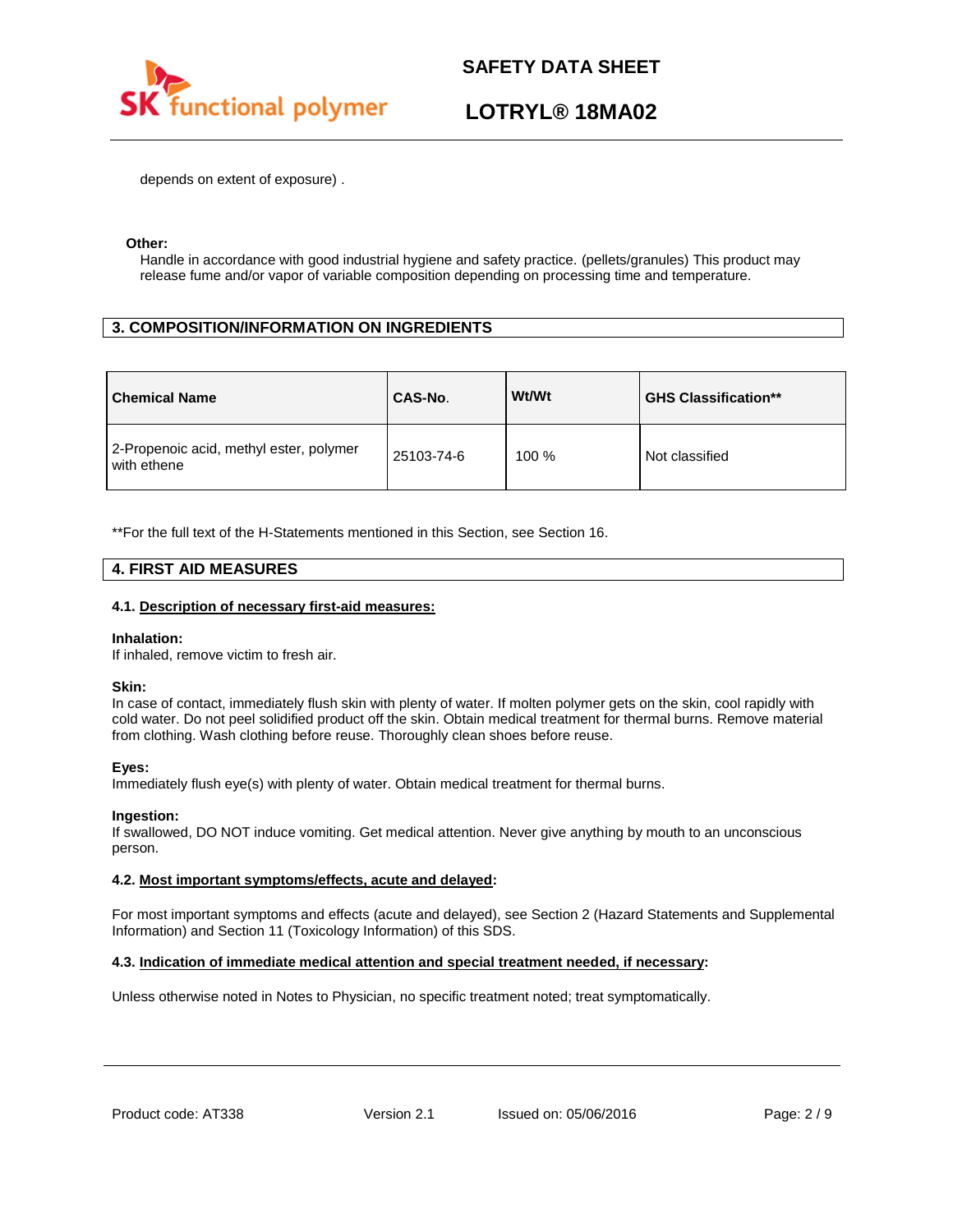

# **LOTRYL® 18MA02**

## **5. FIREFIGHTING MEASURES**

### **Extinguishing media (suitable):**

Water spray, Carbon dioxide (CO2), Foam, Dry chemical

#### **Protective equipment:**

Fire fighters and others who may be exposed to products of combustion should wear full fire fighting turn out gear (full Bunker Gear) and self-contained breathing apparatus (pressure demand / NIOSH approved or equivalent).

#### **Further firefighting advice:**

Fire fighting equipment should be thoroughly decontaminated after use.

### **Fire and explosion hazards:**

When burned, the following hazardous products of combustion can occur: Carbon oxides Hazardous organic compounds

# **6. ACCIDENTAL RELEASE MEASURES**

### **Personal precautions, Emergency procedures, Methods and materials for containment/clean-up:**

Prevent further leakage or spillage if you can do so without risk. Ventilate the area. Sweep up and shovel into suitable properly labeled containers for prompt disposal. Possible fall hazard – floor may become slippery from leakage/spillage of product. Avoid dispersal of spilled material and runoff and contact with soil, waterways, drains and sewers. Consult a regulatory specialist to determine appropriate state or local reporting requirements, for assistance in waste characterization and/or hazardous waste disposal and other requirements listed in pertinent environmental permits.

#### **Protective equipment:**

Appropriate personal protective equipment is set forth in Section 8.

# **7. HANDLING AND STORAGE**

## **Handling**

#### **General information on handling:**

Avoid breathing dust.

Avoid breathing processing fumes or vapors.

Handle in accordance with good industrial hygiene and safety practices. These practices include avoiding unnecessary exposure and removal of material from eyes, skin, and clothing.

#### **Storage**

#### **General information on storage conditions:**

Keep in a dry, cool place. Store in closed containers, in a secure area to prevent container damage and subsequent spillage. Store away from moisture and heat to maintain the technical properties of the product.

### **Storage stability – Remarks:**

Stable under recommended storage conditions.

#### **Storage incompatibility – General:**  None known.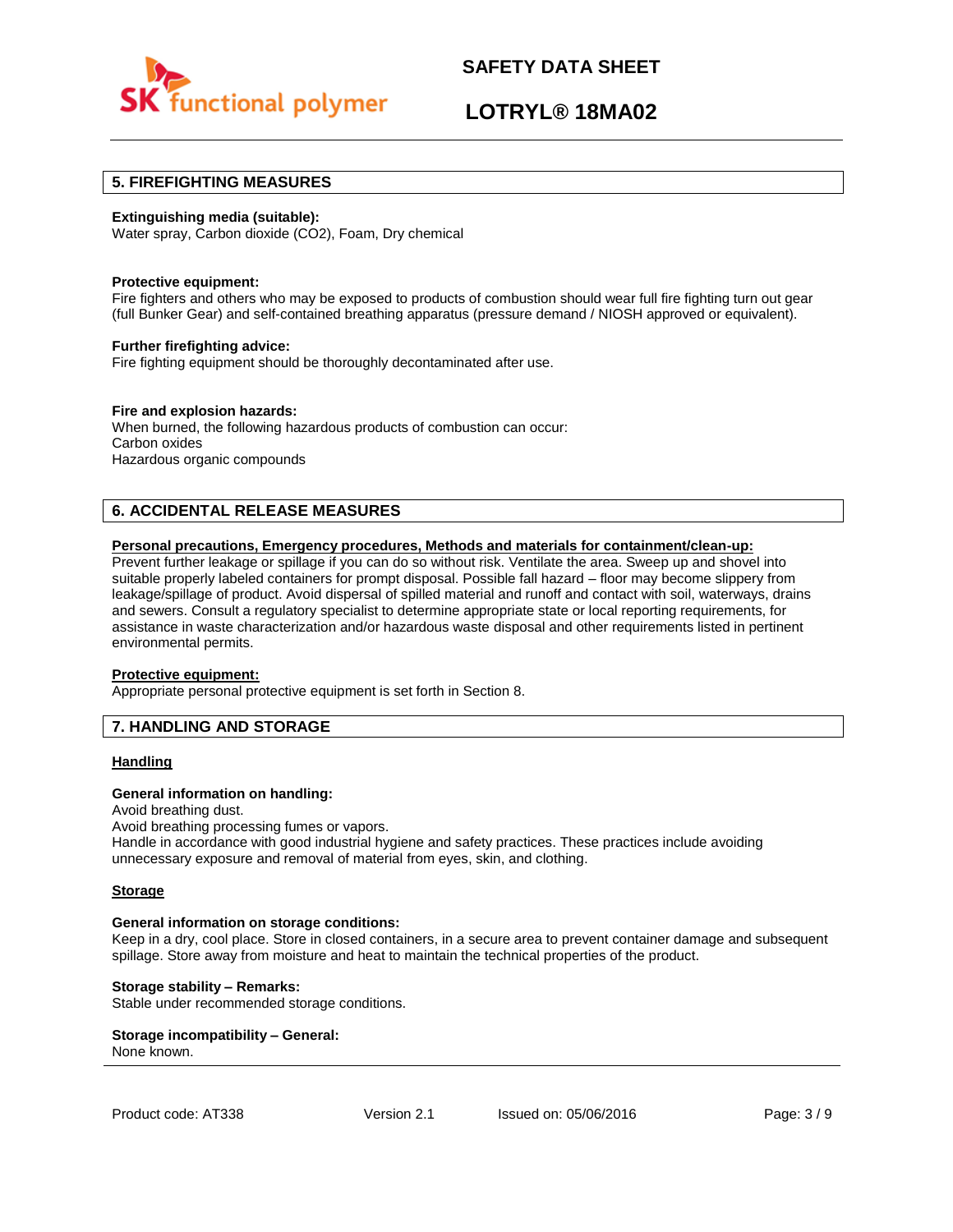

# **LOTRYL® 18MA02**

# **Temperature tolerance – Do not store above:**

104 °F (40 °C)

# **8. EXPOSURE CONTROLS/PERSONAL PROTECTION**

## **Airborne Exposure Guidelines:**

## **Particles Not Otherwise Specified / Nuisance Dust (Proprietary)**

US. ACGIH Threshold Limit Values

| Inhalable particles.  |
|-----------------------|
| $10 \text{ mg/m}$     |
| Respirable particles. |
| $3 \text{ mg/m}$      |
|                       |

US. OSHA Table Z-1 Limits for Air Contaminants (29 CFR 1910.1000)

| Form: | Respirable fraction. |
|-------|----------------------|
| PEL:  | $5 \text{ mg/m}$     |

**Form:** Total dust PEL: 15 mg/m3

US. OSHA Table Z-3 (29 CFR 1910.1000)

| Form:                 | Respirable fraction.                           |
|-----------------------|------------------------------------------------|
| Time weighted average | 15 millions of particles per cubic foot of air |
| Form:                 | <b>Total dust</b>                              |
| Time weighted average | 50 millions of particles per cubic foot of air |
| Form:                 | Respirable fraction.                           |
| Time weighted average | $5 \text{ mg/m}$                               |
| Form:                 | Total dust                                     |
| Time weighted average | $15 \text{ mg/m}$                              |

Only those components with exposure limits are printed in this section. Limits with skin contact designation above have skin contact effect. Air sampling alone is insufficient to accurately quantitate exposure. Measures to prevent significant cutaneous absorption may be required. Limits with a sensitizer designation above mean that exposure to this material may cause allergic reactions.

## **Engineering controls:**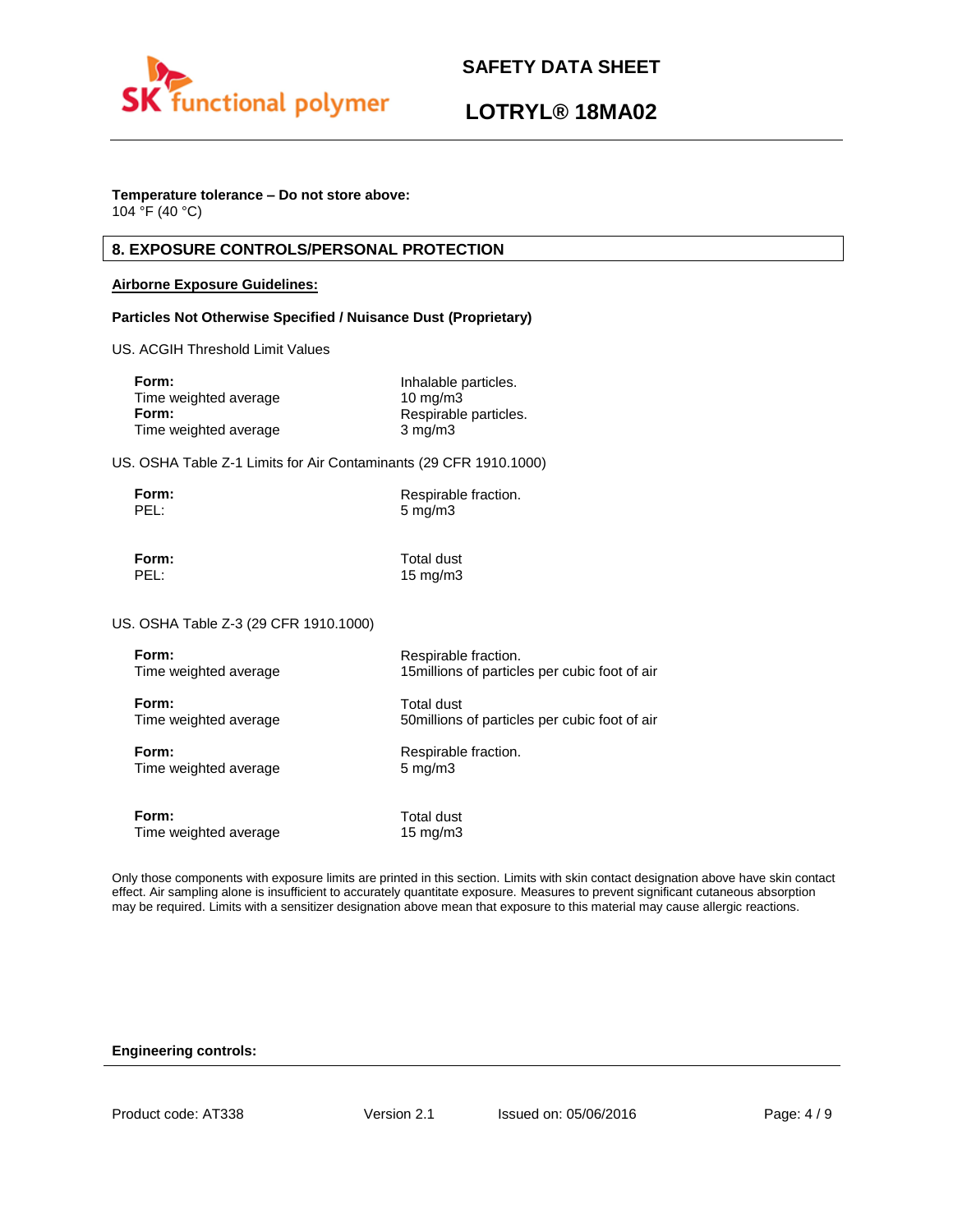

# **LOTRYL® 18MA02**

Investigate engineering techniques to reduce exposures below airborne exposure limits or to otherwise reduce exposures. Provide ventilation if necessary to minimize exposures or to control exposure levels to below airborne exposure limits (if applicable see above).If practical, use local mechanical exhaust ventilation at sources of air contamination such as open process equipment.

### **Respiratory protection:**

Avoid breathing dust. Avoid breathing processing fumes or vapors. Where airborne exposure is likely or airborne exposure limits are exceeded (if applicable, see above), use NIOSH approved respiratory protection equipment appropriate to the material and/or its components and substances released during processing. Consult respirator manufacturer to determine appropriate type equipment for a given application. Observe respirator use limitations specified by NIOSH or the manufacturer. For emergency and other conditions where there may be a potential for significant exposure or where exposure limit may be significantly exceeded, use an approved full face positive-pressure, self-contained breathing apparatus or positive-pressure airline with auxiliary self-contained air supply. Respiratory protection programs must comply with 29 CFR § 1910.134.

### **Skin protection:**

Processing of this product releases vapors or fumes which may cause skin irritation. Minimize skin contamination by following good industrial hygiene practice. Wearing protective gloves is recommended. Wash hands and contaminated skin thoroughly after contact with processing fumes or vapors. Wash thoroughly after handling.

## **Eye protection:**

Use good industrial practice to avoid eye contact. Processing of this product releases vapors or fumes which may cause eye irritation. Where eye contact may be likely, wear chemical goggles and have eye flushing equipment available.

| 9. PHYSICAL AND CHEMICAL PROPERTIES    |                               |
|----------------------------------------|-------------------------------|
| Color:                                 | white                         |
| <b>Physical state:</b>                 | solid                         |
| Form:                                  | pellets                       |
| Odor:                                  | ester-like                    |
| <b>Odor threshold:</b>                 | No data available             |
| <b>Flash point</b>                     | Not applicable                |
| <b>Auto-ignition</b><br>temperature:   | approximately 662 °F (350 °C) |
| Lower flammable limit<br>$(LFL)$ :     | No data available             |
| <b>Upper flammable limit</b><br>(UEL): | No data available             |
| pH:                                    | Not applicable                |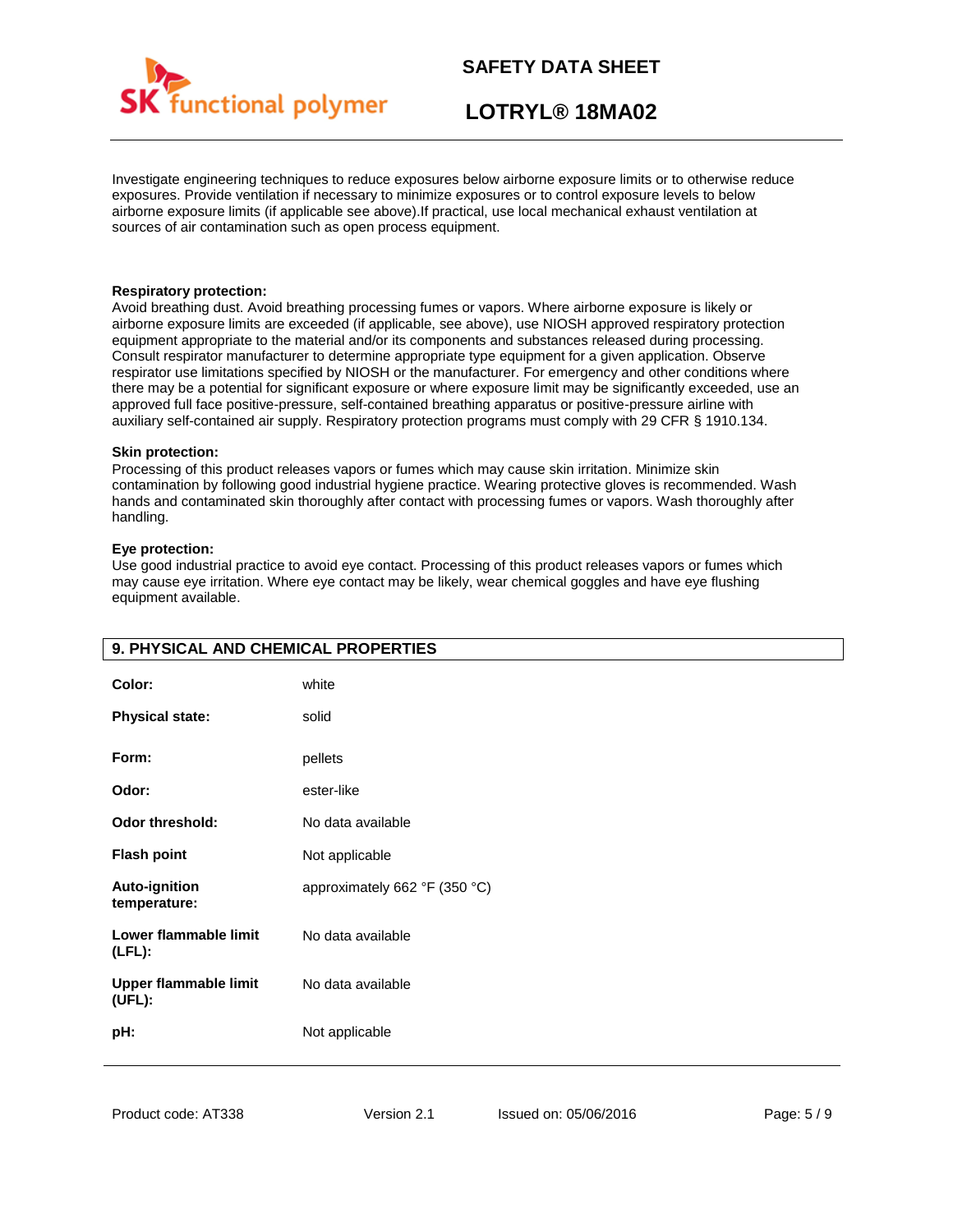

# **LOTRYL® 18MA02**

| Density:                               | 0.92 - 0.98 g/cm3 (68 °F (20 °C))                       |
|----------------------------------------|---------------------------------------------------------|
| <b>Bulk density:</b>                   | approximately 500 kg/m3 68 $\degree$ F (20 $\degree$ C) |
| Vapor pressure:                        | Not applicable                                          |
| Vapor density:                         | Not applicable                                          |
| <b>Boiling point/boiling</b><br>range: | No data available                                       |
| Melting point/range:                   | 158 - 221 °F (70 - 105 °C)                              |
| <b>Freezing point:</b>                 | No data available                                       |
| <b>Evaporation rate:</b>               | No data available                                       |
| <b>Solubility in water:</b>            | 68 °F (20 °C) insoluble                                 |
| Viscosity, dynamic:                    | No data available                                       |
| Oil/water partition<br>coefficient:    | No data available                                       |
| <b>Thermal decomposition</b>           | $>662$ °F ( $>350$ °C) approximately                    |
| <b>Flammability:</b>                   | See GHS Classification in Section 2                     |

# **10. STABILITY AND REACTIVITY**

## **Stability:**

The product is stable under normal handling and storage conditions.

# **Hazardous reactions:**

Hazardous polymerisation may occur.

# **Materials to avoid:**

None known.

## **Conditions / hazards to avoid:**

Avoid storing in moist and warm conditions. (to maintain the technical properties of the product). See Hazardous Decomposition Products below.

#### **Hazardous decomposition products:**

Thermal decomposition giving toxic, flammable, and / or corrosive products: Carbon oxides Acrylates Hazardous organic compounds

Product code: AT338 Version 2.1 Issued on: 05/06/2016 Page: 6 / 9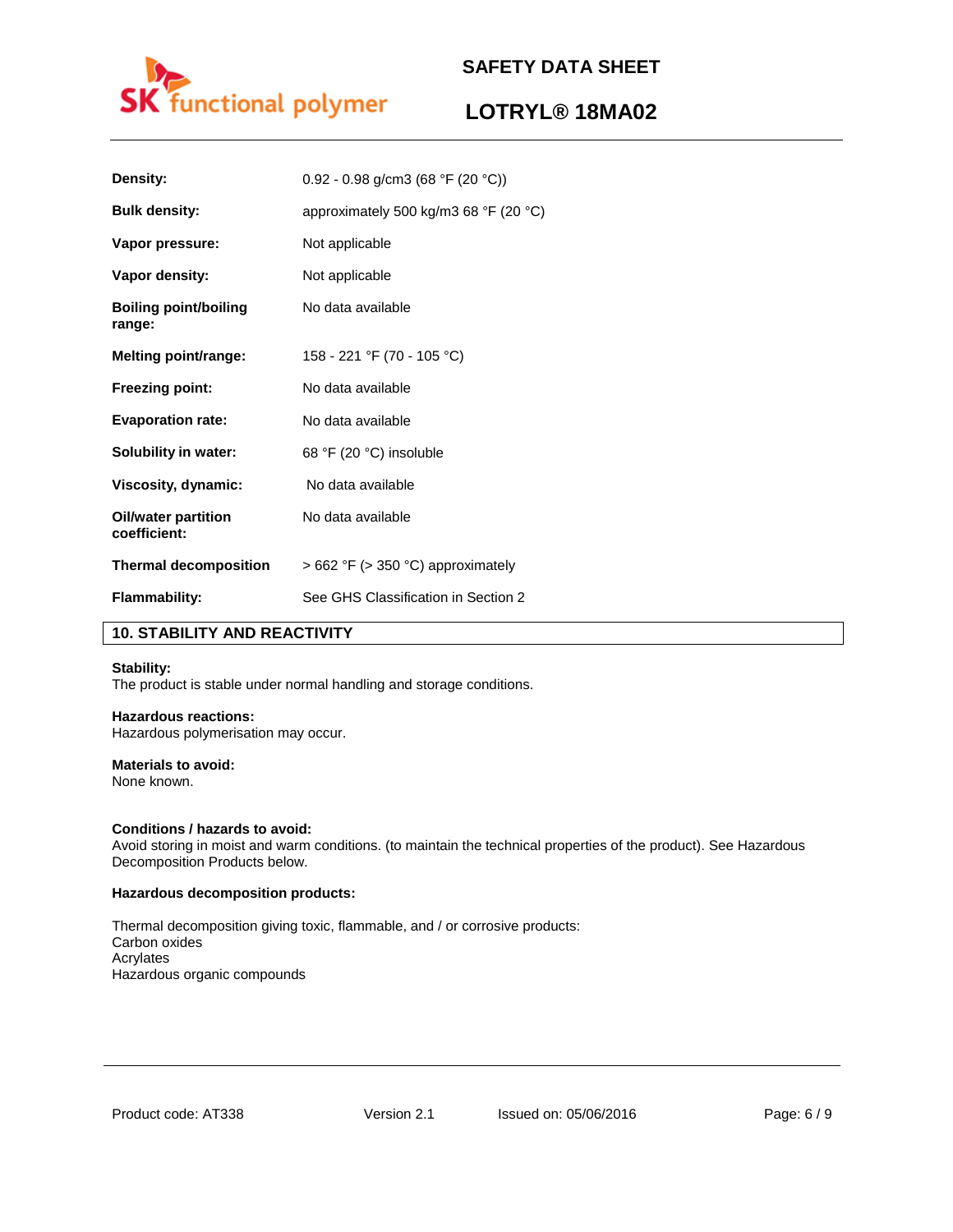

# **LOTRYL® 18MA02**

# **11. TOXICOLOGICAL INFORMATION**

Data on this material and/or a similar material are summarized below.

## **Data for 2-Propenoic acid, methyl ester, polymer with ethene (25103-74-6)**

### **Other information**

The information presented is from representative materials in this chemical class. The results may vary depending on the test substance. Effects due to processing releases or residual monomer: Possible cross sensitization with other acrylates and methacrylates

# **12. ECOLOGICAL INFORMATION**

## **Chemical Fate and Pathway**

No data are available.

### **Ecotoxicology**

No data are available.

# **13. DISPOSAL CONSIDERATIONS**

#### **Waste disposal:**

Where possible recycling is preferred to disposal or incineration. If recycling is not an option, incinerate or dispose of in accordance with federal, state, and local regulations. Pigmented, filled and/or solvent laden product may require special disposal practices in accordance with federal, state and local regulations. Consult a regulatory specialist to determine appropriate state or local reporting requirements, for assistance in waste characterization and/or hazardous waste disposal and other requirements listed in pertinent environmental permits. Note: Chemical additions to, processing of, or otherwise altering this material may make this waste management information incomplete, inaccurate, or otherwise inappropriate. Furthermore, state and local waste disposal requirements may be more restrictive or otherwise different from federal laws and regulations.

# **14. TRANSPORT INFORMATION**

## **US Department of Transportation (DOT):** not regulated

**International Maritime Dangerous Goods Code (IMDG):** not regulated

| <b>15. REGULATORY INFORMATION</b> |               |                                                                  |
|-----------------------------------|---------------|------------------------------------------------------------------|
| <b>Chemical Inventory Status</b>  |               |                                                                  |
| EU. EINECS                        | <b>EINECS</b> | Conforms to                                                      |
| United States TSCA Inventory      | <b>TSCA</b>   | The components of this product are all on<br>the TSCA Inventory. |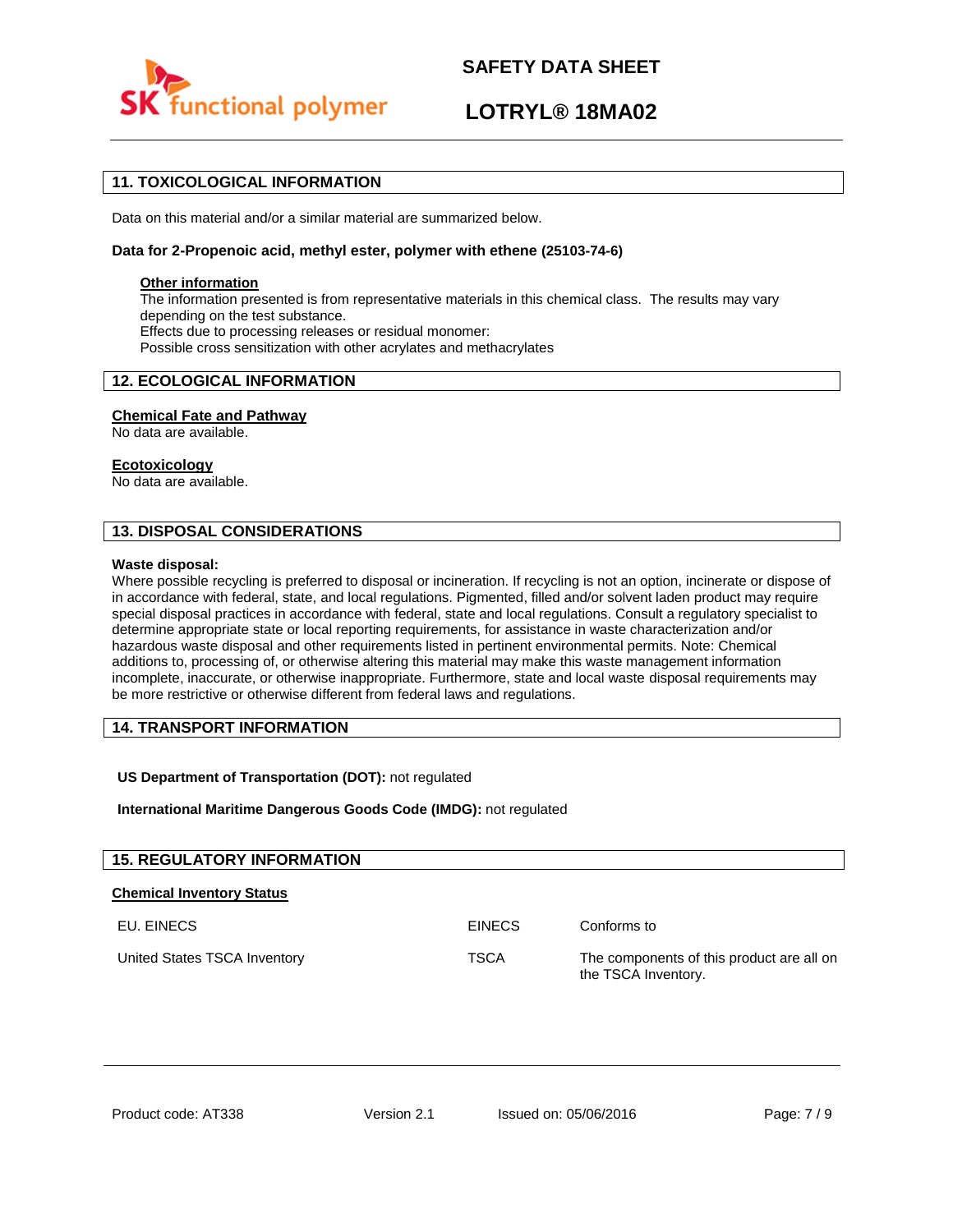

# **LOTRYL® 18MA02**

| Canadian Domestic Substances List (DSL)                               | <b>DSL</b>  | All components of this product are on the<br>Canadian DSL |
|-----------------------------------------------------------------------|-------------|-----------------------------------------------------------|
| China. Inventory of Existing Chemical Substances in<br>China (IECSC)  | IECSC (CN)  | Conforms to                                               |
| Japan. ENCS - Existing and New Chemical<br>Substances Inventory       | ENCS (JP)   | Conforms to                                               |
| Japan. ISHL - Inventory of Chemical Substances                        | ISHL (JP)   | Conforms to                                               |
| Korea. Korean Existing Chemicals Inventory (KECI)                     | KECI (KR)   | Conforms to                                               |
| Philippines Inventory of Chemicals and Chemical<br>Substances (PICCS) | PICCS (PH)  | Conforms to                                               |
| Australia Inventory of Chemical Substances (AICS)                     | <b>AICS</b> | Conforms to                                               |

### **United States – Federal Regulations**

### **SARA Title III – Section 302 Extremely Hazardous Chemicals:**

The components in this product are either not SARA Section 302 regulated or regulated but present in negligible concentrations.

### **SARA Title III - Section 311/312 Hazard Categories:**

No SARA Hazards

#### **SARA Title III – Section 313 Toxic Chemicals:**

This material does not contain any chemical components with known CAS numbers that exceed the threshold (De Minimis) reporting levels established by SARA Title III, Section 313.

### **Comprehensive Environmental Response, Compensation, and Liability Act (CERCLA) - Reportable Quantity (RQ):**

The components in this product are either not CERCLA regulated, regulated but present in negligible concentrations, or regulated with no assigned reportable quantity.

#### **United States – State Regulations**

### **New Jersey Right to Know**

No components are subject to the New Jersey Right to Know Act.

#### **Pennsylvania Right to Know**

Chemical name CAS-No.

2-Propenoic acid, methyl ester, polymer with ethene 25103-74-6

#### **California Prop. 65**

This product does not contain any chemicals known to the State of California to cause cancer, birth defects, or any other reproductive defects.